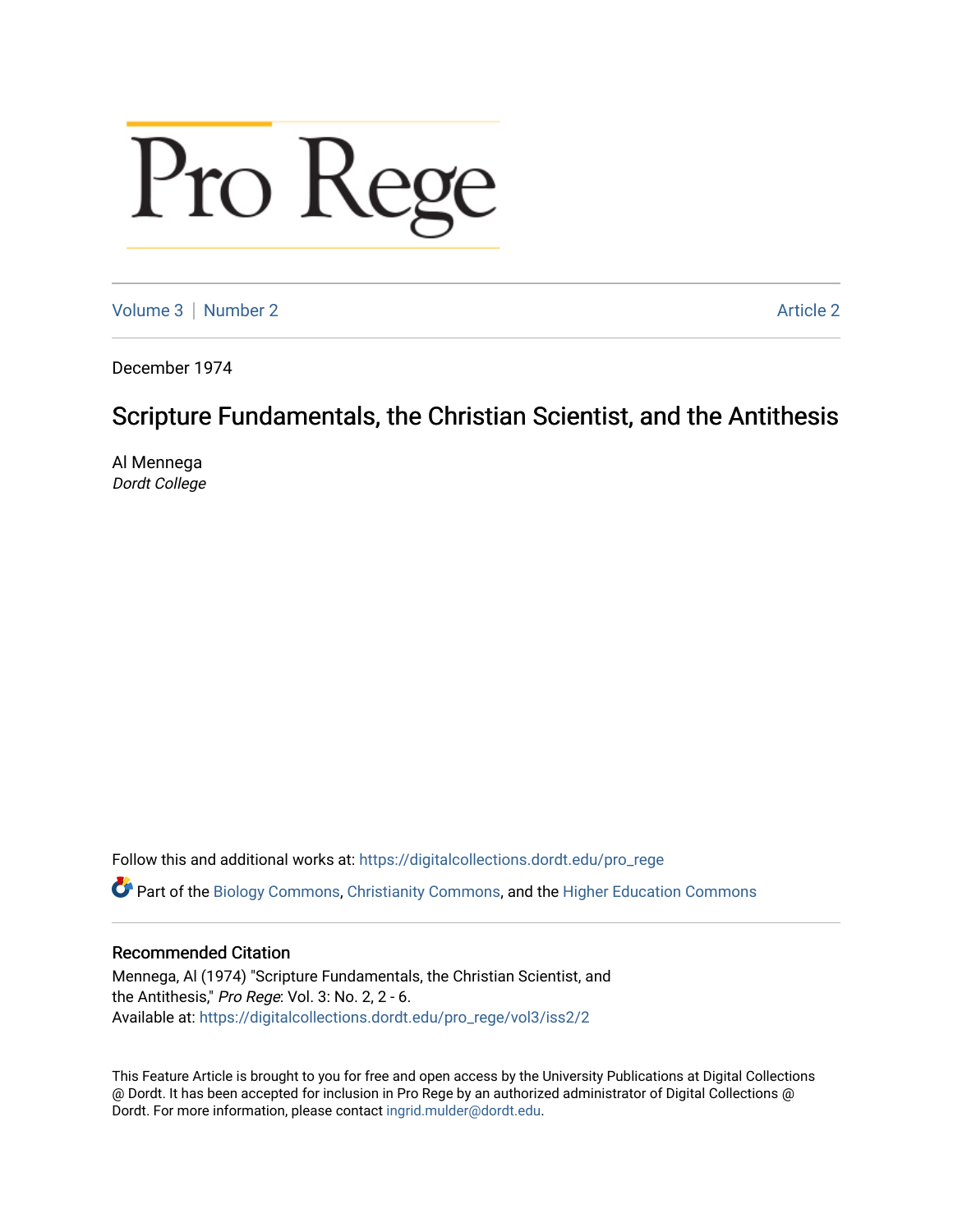# **THE ANTITHESIS IN THE** NATURAL SCIENCES >>>>>>>>>>>>>>>>>>>>>>>>>>>

A series of Convocation Addresses delivered to Dordt students and faculty by members of the Dordt Natural Science Department.

### Scripture Fundamentals,



the Christian Scientist, and the Antithesis

by Aaldert Mennega Associate Professor of Biology

Dr. Mennega received his Ph.D. degree in Anatomy and Zoology from Michigan State University in 1964, after which he joined the Dordt Biology staff. He has done research in respiratory anatomy and in high altitude physiology, and has written a number of articles.

The Bible gives us a basic perspective of what this world is all about: that man was created good, as the crown of creation, in the image of God; but that he fell into sin and therefore lives in disharmony with God, with his fellow men, and with the created structure. It also reveals that some men remain in their condemnation, while others are redeemed through Christ and thus have new life, live in a new harmony with God, and have an in principle restored relation to their fellow men and the created structure. This view the Christian can have only through the power of the Holy Spirit, and through the reading of Scripture.

This basic way of seeing man must underlie and permeate all of the Christian's life, and of the Christian scientist's in particular. As a Christian, one can have varying views of where science with its data and interpretations fits in, but in this part of life, too, there are different degrees of sanctification. One can daily be renewed and filled, through renewed understanding of all of life in the light of Scripture.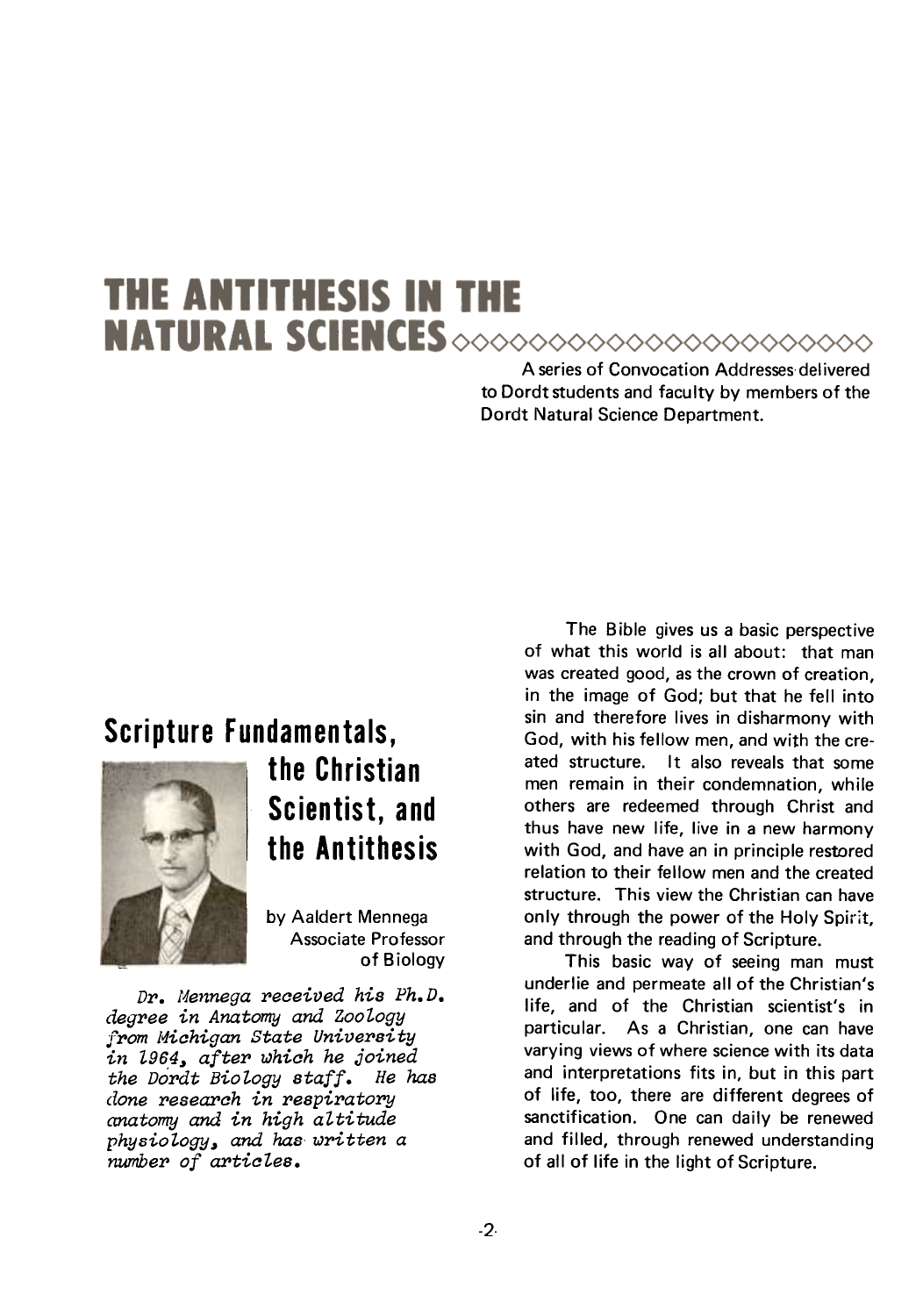Some Christian scientists agree with what Scripture says, in a broad sense, and let its teachings and stories have a sort of general, osmotic influence on them, and then enter into their scientific activity without ever checking back to see if the Scriptures speak at all on the topic with which they are concerned.

"The difference between a Christian and an unbelieving scientist must go beyond church attendance and believing in a God. It must show in his Christian world and life view, and must come to expression in his science as an explicit, integral part of his Christian view."

Other scientists look at the Bible and take a very literalistic approach, building scientific theories and models on the basis of certain isolated texts. This may easily lead to the problem of trying to prove from scientific data or their interpretations that the Bible is after all correct. But attempts to prove that God exists, or that He created all things, are completely unworthy of a Christian, and are probably as unconvincing as would be any attempted logical proof that I love my wife. That God exists and that He created all things we know from Scripture, and we confess this in faith.

Still other scientists profess to accept everything the Scriptures say about the origin and present condition of all created things, only to go on and say that the Scriptures are so incomplete and imprecise that we have to go to science to get the real answers to these questions. They adopt the current "scientific" view of the secular scientists, and put the biblical picture on the shelf, just in case they should, some day, find themselves too far down the broad, respectable road of secu lar humanistic science.

But if we accept the current scientific view of what the world and life are all about, including the origin of the world and of living organisms, then we are hiding and hindering the antithesis. The difference between a Christian and an unbelieving scientist must go beyond church attendance and believing in a God. It must show in his Christian world and life view, and must come to expression in his science as an explicit, integral part of his Christian view. And if it does, it will conflict with the secular view of life and of the world, not in strictly technical details and theories, of course, but in the view of man, of where he is going, of the origin of the world, and all aspects of science that tie in directly with this view.

A better way for a Christian to start out would be to accept what Scripture says and teaches, in Genesis and elsewhere, in a very concrete way, and thus to know that the present world came into being in a miraculous way, and that it is more than just a mechanism unfolding according to its own, intrinsic laws. This approach I much prefer. We do know that God created all things. We do have the proper perspective of man in this universe, in the context of the explicit task to preach the whole Gospel of Christ to all people, and to have dominion over the whole earth as stewards and God's vice-gerents. Within this context we can ask very specific questions and look for specific answers in the Scriptures. In sociology, for example, we must not just look at how the family unit is unfolding itself presently, and thus derive our norms for Christian family life. And we may not condone divorce just because it is the most popular solution to today's marital problems. We find that Scripture speaks very specifically to the divorce problem, and that Christ Himself addressed Himself to it, speaking in no uncertain terms regarding the wrongness of divorce.

Or, regarding the origin of man, the secular scientist will tell you of his convic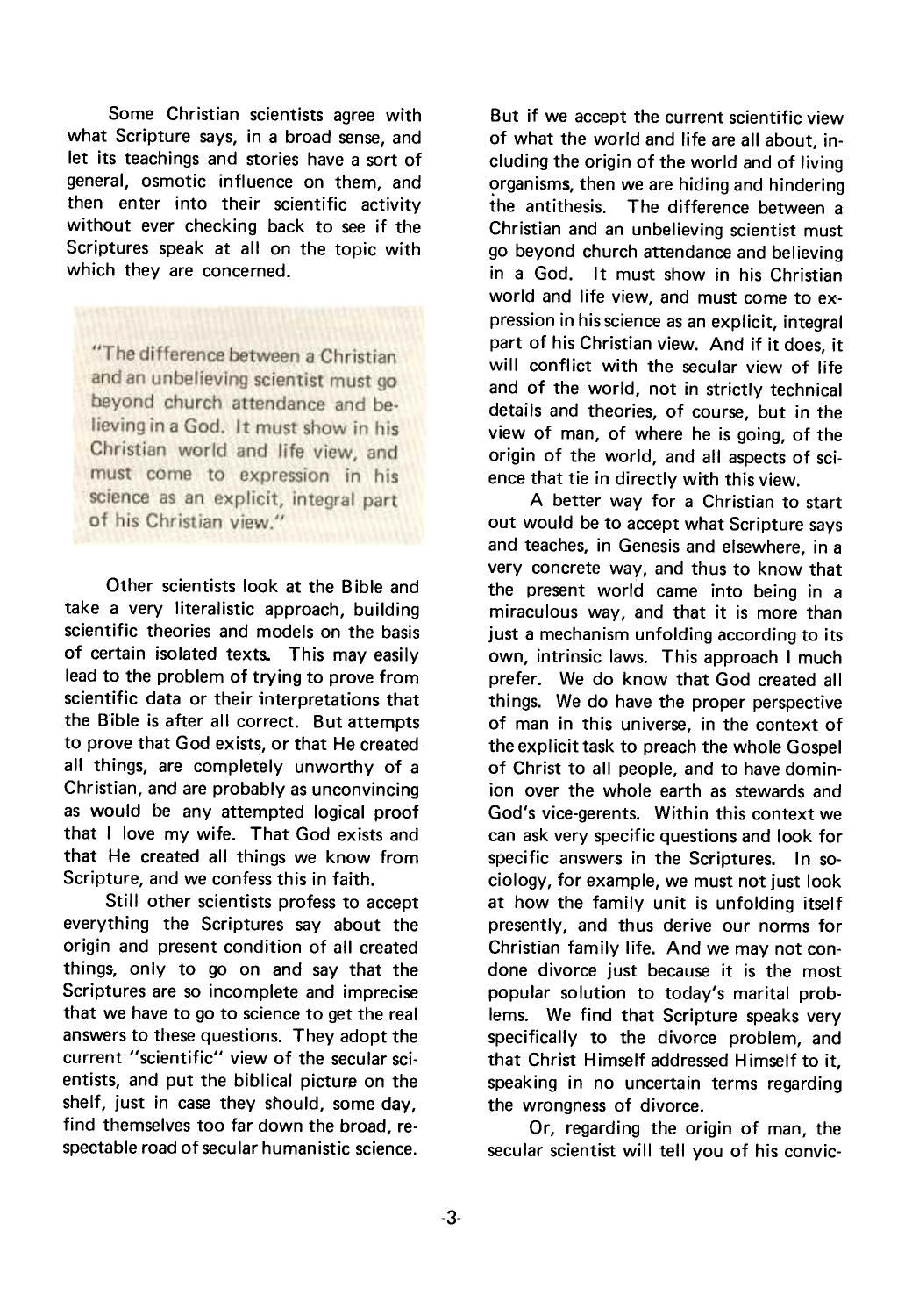tion that man evolved from a primate ancestor a million or so years ago. But as Christians we know that Genesis tells about the origin of man, stating very specifically that God, in a very special way, called Adam into being, and that later he called Eve into being through another special act. This knowledge certainly is not what we call "scientific" knowledge. But, little as we understand exactly what happened when Adam and Eve were created, we may not ignore what the Scriptures say. We may, therefore, not maintain that on the basis of what I today know as a biologist, Adam and Eve could not have been created that way because I know that each human comes from equally human parents, always, ever, without exception. If we, uniformitarianly, hold strictly to the theory which we know to hold for all human procreation today, we not only come into sharp conflict with the Bible's teaching regarding man's origin, but also with the doctrine of Christ's divinity. For Christ was conceived by the Holy Spirit, not by Joseph the carpenter. You see how this does have a real bearing on how we see, study, and evaluate man and other creatures.

I do not think that it is trite to quote II Timothy 3:16-17, which says that

All Scripture is inspired by God and is useful for teaching the truth, rebuking error, correcting faults, and giving instruction for right living,

So that the man who serves God may be fully qualified and equipped to do every kind of good work. (TEV)

On the contrary, it is very much to the point in our consideration. How does Scripture, then, instruct us, as Christian natural scientists? It not only gives us the broad perspective on all of life, on the origin and main purpose of all creation, and of the direction in which we are going historically toward the end of time. It also gives us very definite guidelines for our daily life, telling us how to live before the Lord, and with his people. It tells us about rearing children, about loving our wives, about justice, and about employer/employee relations. It does, of course, not tell us all the particular details we might want to know about just when and how to discipline a child, or the amount of a fine for a traffic violation, or the optimum wage for each category of workers, or whether it is the specific duty of the husband or the wife to carry the garbage out to the street on collecting days.

And yet, Scripture speaks timelessly to each of these exact situations, indicating how an individual Christian should act. If a wife has a particular aversion to lugging the garbage can to the street, possibly because of childhood experiences, but the husband thinks that it is her task to do it anyway, the husband may come to see it as his duty to take care of this chore out of love and for the sake of peace and tranquility for wife and family. Likewise, there are directions for just wages for a fair day's work, even if it is not spelled out in shekels and mites. This can, of course, be understood properly only by those whose hearts have been renewed by the Spirit, and whose lifedirection is toward God, in obedience.

While theology may not reign over the other sciences, it can lay the broad outlines of what Scripture teaches us regarding the world and man. But a natural scientist must develop his Christian view of his discipline independent from, although in cooperation with, the theologian. Each Christian natural scientist must bring to bear the entire message of the Scriptures on his field of investigation, and must bring particular problems of his field under the scrutiny of the Scriptures, while always seeing all his work in their light: "In Thy light shall we see light" (Psalm 36:9); or as John Calvin has it: only through the spectacles of Scripture can we see the world in its proper perspective.

Psalm 19: 1 says, "The heavens declare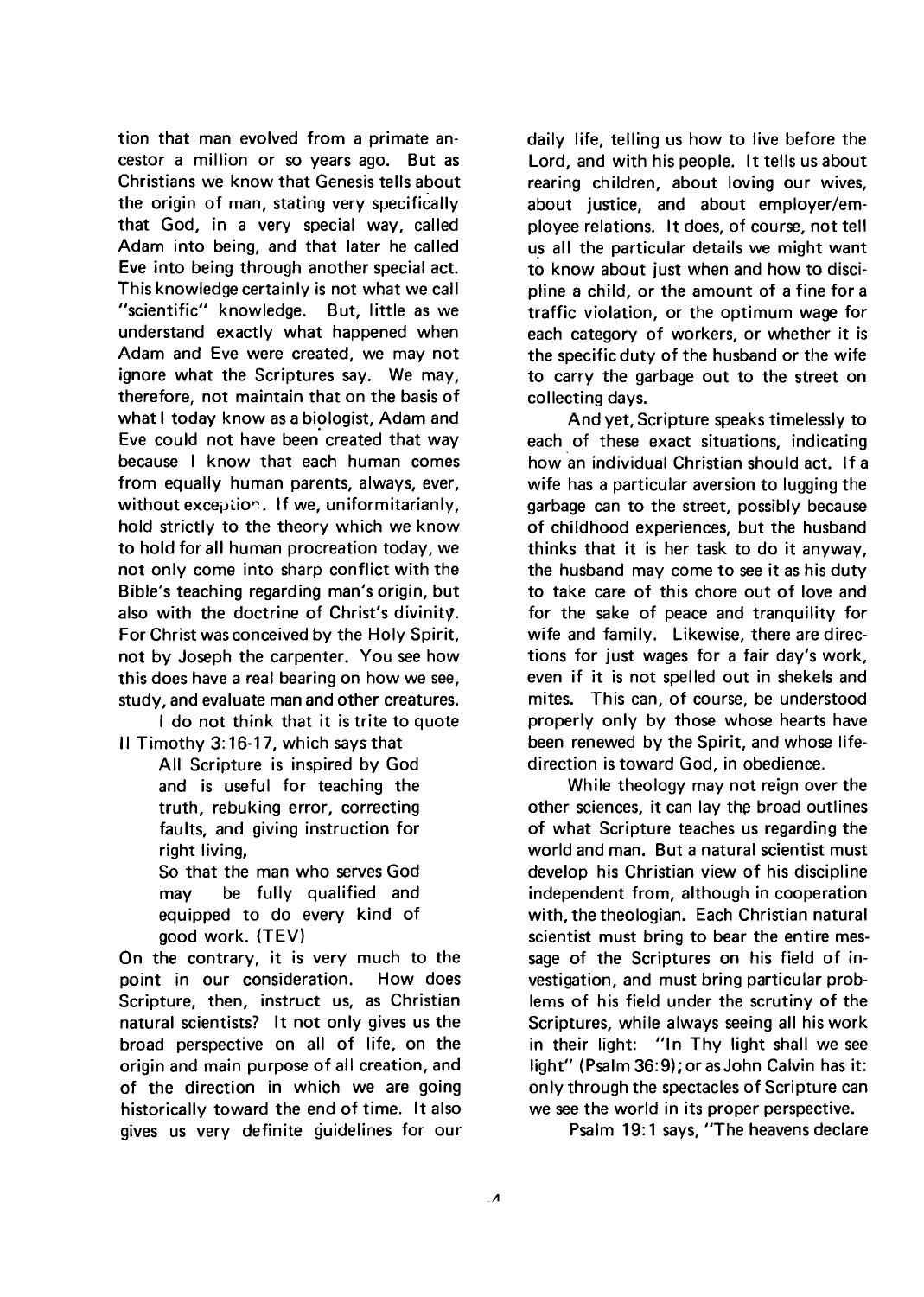the glory of God; and its firmament shows His handiwork.'" Now, do the heavens declare the glory of God? Indeed they do, to those who know Jehovah God in a personal way. But even the unbeliever can see enough of God's eternal power and divinity so that he is left without excuse in the judgment day. That he can know anything very specifically about God, comparable to a biblical doctrine, I doubt very much. And I doubt that any natural scientist can, through his study, come to a knowledge that Jehovah, the triune God, is Creator and Sustainer of all that is. I ndeed, I doubt that, apart from the Scriptures, he can come to an understanding of the real place of the father in the family, or of true faithfulness between husband and wife, or of the right way to bring up children. From the created structure we cannot derive all the norms for those structures, but in many cases we can at best only approximate some of the corrolaries of these norms. This is much more true, of course, for the humanities than for the natural sciences. A scientist can also discover some of the consequences of improper behavior in different spheres. This is not because of his clear perception and understanding of the created structure, but only because of what the Belgic Confession calls ",the glimmeringsof natural light," i.e., the image of God, and in the context of which we sometimes use the term common grace. Had God left man entirely in darkness and had he given him completely over to his passions and sinful desires, it would be impossible for man to live, and human life would have been snuffed out long ago. It is for the sake of the elect that God restrains sin, and uses man for the furtherance of His Kingdom and to His glory.

Romans 7:22-23 says,

My inner being delights in the law of God,

But I see a different law at work in my 'body-a law that fights against the law that my mind

approves of. It makes me a prisoner to the law of sin which is at work in my body. (TEV)

This testifies to the fact that there still is the conflict between the old man and the new man in the Christian's life, and between the power of sin and the fruits of salvation. Within this conflict, or dilemma, the Christian scientist today has to labor to do his work on the basis of Scriptural injunctions, out of gratitude to his God, and for the benefit of mankind. He must do his work in a way which is different from that of the unbeliever, not in the sense that his enzyme reactions or rat-behavior data will be different, but in the understanding that all of life, including that part which we live in the laboratory, must be lived to God's glory, and follow a direction dictated by a perspective which the unbeliever is unable to attain. And it is within these boundaries that we can and must develop a truly Christian natural science, based on the Scriptures, and carried out in obedience to His will, dealing with all the data available in a rigorous, honest way, and molding communally and individually the ever-expanding field of knowledge and understanding of the world around us.

It is well known that life in the church has not been what it ought to be, particularly in the last generation or so. Family life is not lived as it should be. We have not let our light shine in government, labor, and other areas, in a really significant way. Likewise, we have not been able to produce a generally satisfactory, workedout, Christian natural science which can stand on its own feet, and which deals with all the natural phenomena, and which is strictly in accord with what Scripture seems to teach so clearly.

Abraham Kuyper, familiar to most of us, made it very clear that there is a basic division in the human race: of those who are regenerate and those who are apostate. The work of scientists, he says, will differ